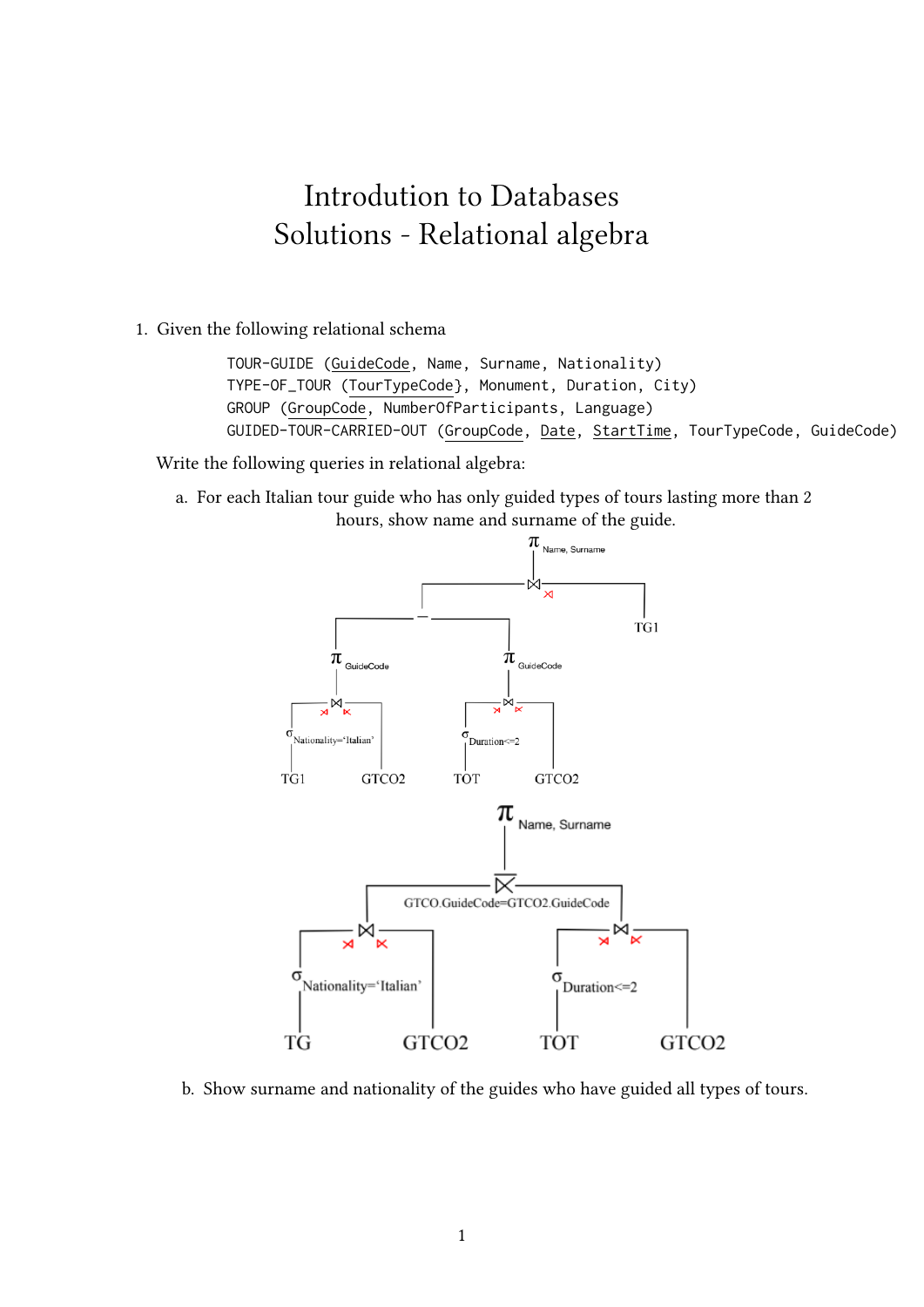

2. Given the following relational schema

STUDENT (StudentID, Name, Surname, BirthDate) LABORATORY (LabID, LabName, Capacity) DEVICE (DeviceID, DeviceName, Type, LabID) EXPERIMENT (DeviceID, StudentID, Date, Description, Category)

Write the following queries in relational algebra:

a. Show the name of laboratories with a capacity greater than 10 people, where at least 2 experiments were performed on the same day with devices of type 'video camera'.



3. Given the following relational schema

TEENAGER (SSN, Name, Surname, BirthDate, CityOfResidence, Sex) ACTIVITY (ActivityCode, AName, Description, Category) SUMMER-CAMP (CampCode, CampName, City) SUBSCRIPTION-TO-ACTIVITY-IN-SUMMER-CAMP (SSN, ActivityCode, CampCode, SubscriptionDate)

Write the following queries in relational algebra: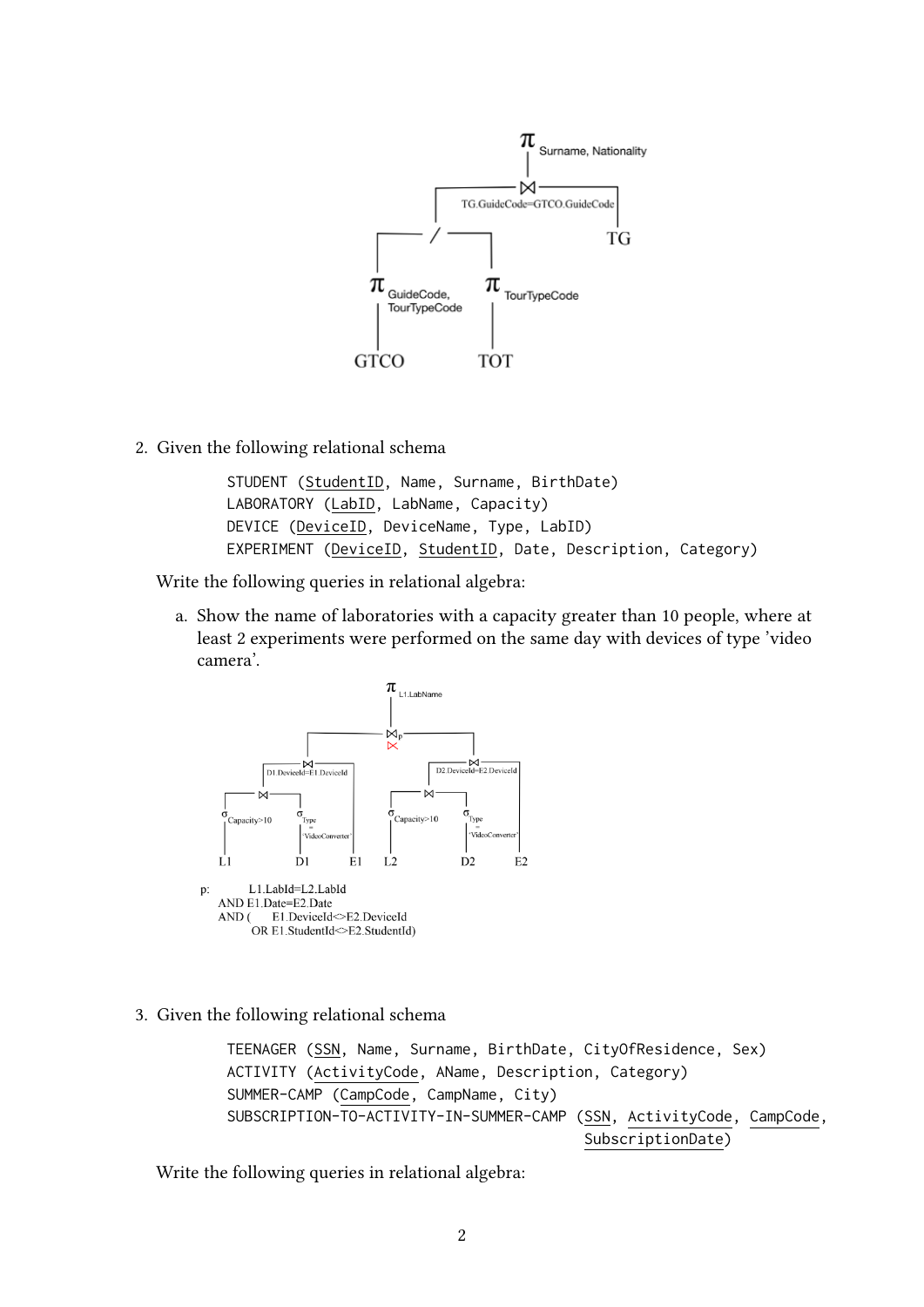a. Show the name and surname of the teenagers who subscribed on the same date (SubscriptionDate) to at least two different activities, which are organized by two distinct summer camps. located in the same city.



4. Given the following relational schema

DRUG (DrugCode, DrugName, Category) PATIENT (PatientCode, PatientName, BirthDate) DOCTOR (DoctorCode, DoctorName) SALE (DrugCode, PatientCode, Date, DoctorCode, Quantity, Amount)

Write the following queries in relational algebra:

a. Find the codes of patient that have bought at least two drugs of the same category in the same day.



- AND D1.Category=D2.Category
- 5. Given the following relational schema

CUSTOMER (CustCode, CustName, Gender, AgeRange, CustCountry) VACATION-RESORT (ResCode, ResName, ResType, Location, ResCountry) RESERVATION (CustCode, StartDate, EndDate, ResCode)